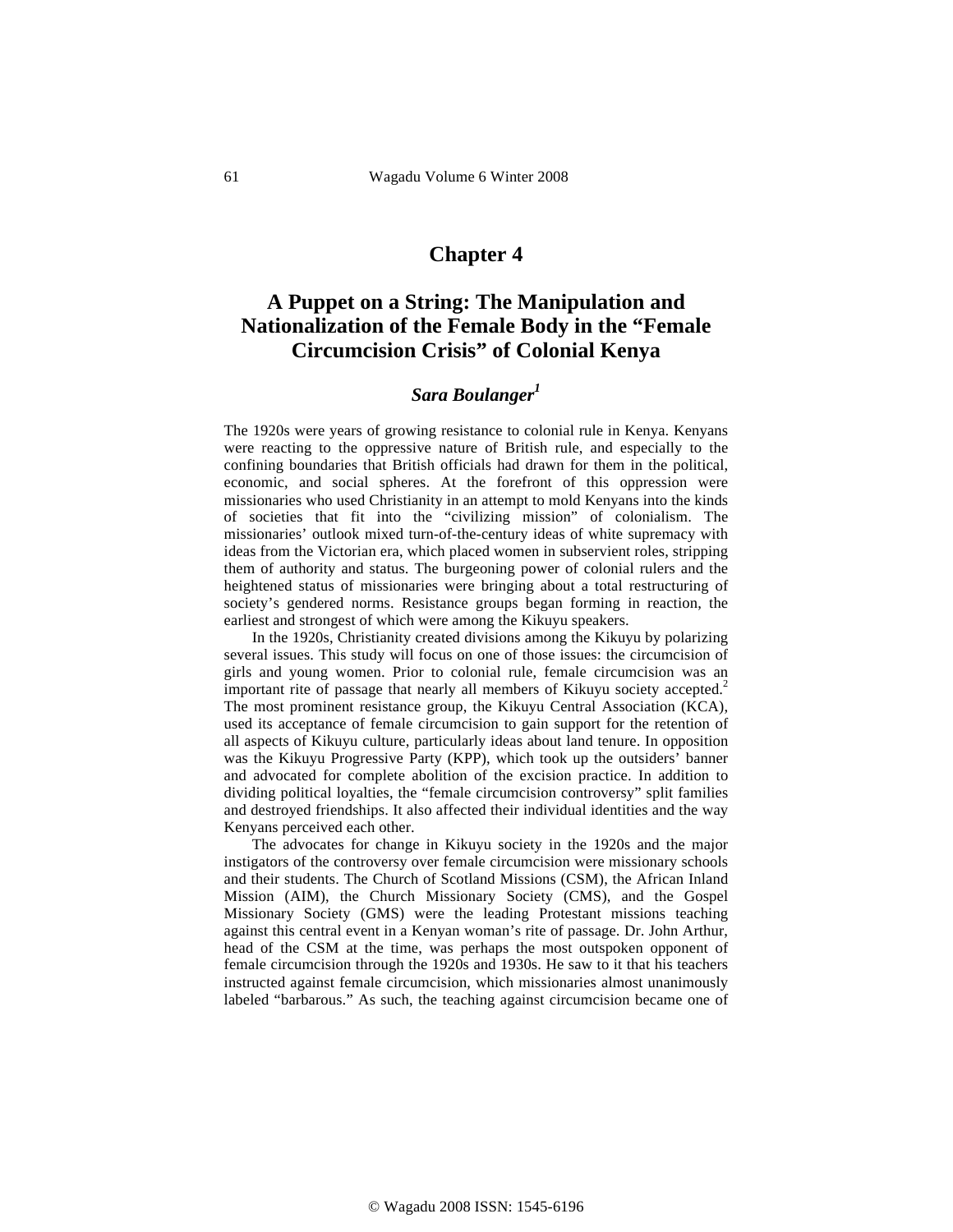the most controversial issues of an increasing conflict over cultural norms.<sup>3</sup> Eventually, the circumcision of a young woman would hamper her chance to enroll in particular schools. This resulted in many Kenyan women seeking out schools run by different religious groups, or, more importantly, supporting newly forming independent churches and schools in which missionaries and government officials had no role.

This struggle placed Kikuyu women at a crossroads regarding their identity and place in society. By participating or not participating in the practice of female circumcision, attending a certain school, or merely desiring to attend school, many young women were severing ties with their families and clans, and through these with Kikuyu culture. Often, when these ties to family and culture were lost, young women turned to Christian religions and related practices to fill the void. As I will show, "choosing" whether or not to be circumcised could not be an act of self-determination given the historical context of these times. Instead, the Kenyan woman faced double-binds in that no matter what she did, she alienated herself from one side or the other. This dilemma marked her oppressed status and represented the nationalization of the female body.

In all appearances, missionaries, the colonial government, and newly forming political parties were taking what they perceived as just positions in the controversy. However, time would reveal that each of these groups had ulterior motives, including the permanent reshaping of the lives of Kenyan women. The female circumcision controversy of the 1920s represented the beginnings of resistance to this reshaping and to colonial rule in Kenya. Ultimately, it would lead to the redefinition of what it was to be a woman in colonial Kenya.

### **Irua:** *Lost in Translation*

For a young Kikuyu woman or girl the process of initiation was a series of events which culminated in her passage into womanhood and participation in her age-group. Not only was this rite of passage entrenched in the culture of the Kikuyu, but also the Embu, Meru, Elgeyo, Nandi, Kipsigi, and Okiek cultures. Traditionally, circumcision defined one's rights and responsibilities in Kikuyu society and could therefore ruin a woman's standing if not performed. An uncircumcised woman would have been thought unworthy of marriage and unable to have children, which would affect her bride wealth. This would prove to have a lasting affect on her relationship with her family, particularly her father. Missionary groups and the colonial government understood the word *irua*  to mean its direct translation: circumcision. However, they did not recognize the social implications, and symbolic meanings behind the practice.<sup>4</sup>

In *Facing Mount Kenya: the Tribal Life of the Gikuyu,* Jomo Kenyatta gives an explicit account of the initiation process from a male Kikuyu perspective. Young Kikuyu boys and girls went through rigorous, often joyous, preparation for at least two weeks prior to the actual surgery. This preparation included ceremonial dancing, *mambura*, singing, special dieting to prevent blood loss during the operation and promote efficient healing afterward, the appointment of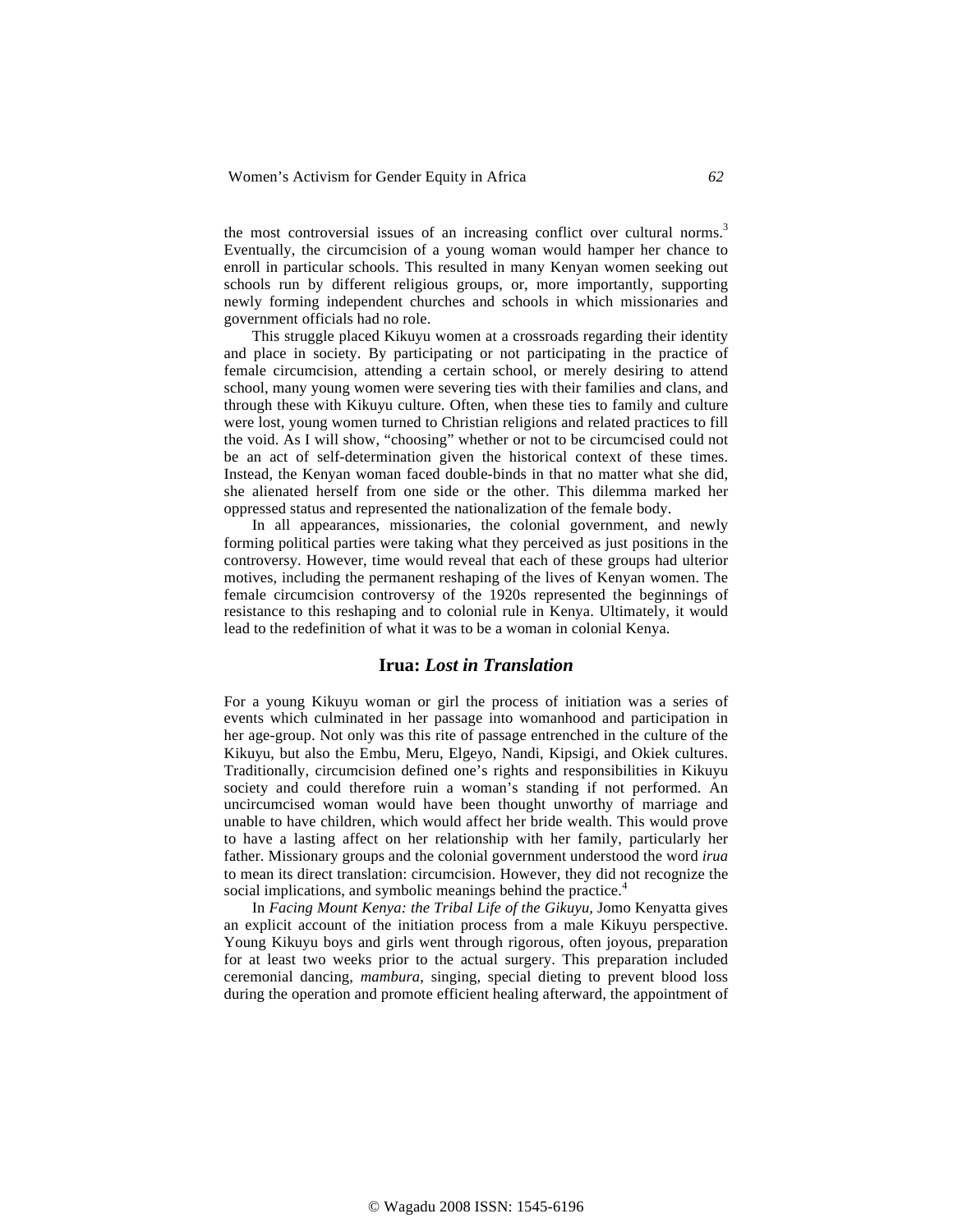a sponsor for each initiate, the teaching of sexual knowledge, the "breaking of the sacred tree," and the brewing and drinking of a certain beer to "keep the gods awake." There was also celebrating and feasting that often included the  $\epsilon$  extended family and village.<sup>5</sup> Also of importance was the passing of knowledge to the initiates. This knowledge included traditions, laws, manners, behavior, conduct during sexual intercourse, future responsibilities, and ideas about child rearing. In other words, everything it took to live a proper, Kikuyu, adult life was deliberated.<sup>6</sup>

Unfortunately for the continuity of Kikuyu customary practice, missionaries and the colonial government did not view *irua* as a celebrated rite of passage, but as a "heathen act…accompanied by feasting and beer-drinking, [which] in the mass emotion of the whole occasion, tend[s] to become orgiastic." The steadily increasing conversion of Africans to Christianity and their acceptance of influences from Western culture would soon cause cultural changes not only in the rituals, but also in clothing style, social norms, and belief systems. Such was the case presented in *The River Between*, the novel by Ngugi wa Thiongo. In the book, Joshua, a newly converted Christian man, was in constant contention with his daughter Muthoni because of her desire to become circumcized. Many girls did want to be circumcized, and they had to do so in secrecy or in defiance of their families. The character Muthoni represented many young women like her who were struggling in a society where they were torn between wanting to be good Christians and wanting to be seen as proper women in the eyes of the Kikuyu people. This inner battle, a battle of beliefs, would prove to have devastating effects in the future.

Derek Peterson provided a detailed description of the discrepancies between traditional Kikuyu beliefs and the beliefs of converted African Christians in his work, *Creative Writing: Translation, Bookkeeping, and the Work of Imagination in Colonial Kenya*. The author describes a significant generational split, with converts mostly consisting of the younger generation. The Christian missions favored the converts for obvious reasons and gave them control of incoming commodities, such as tea. This caused further generational disruption as converts began to demand the respect of their elders – something which was unquestionably taboo in the Kikuyu culture. Beer drinking became a topic of debate since Kikuyu Christian converts rejected it, despite the fact that this beer drinking was a fundamental part of Kikuyu initiation and marriage processes. According to tradition, neither of these rites should have been completed without a beer offering. Western Christian beliefs affected the lives of the Kikuyu-speaking people, breaking down tradition, and also breaking apart families.<sup>8</sup>

In 1906, the Church of Scotland Mission began "systematic teaching" against the customary female circumcision. Although the mission schools had been established since 1895**,** they had never directly condemned the practice. Dr. John W. Arthur, the leading Protestant opponent of the practice, announced his rejection of female circumcision when he took over the Kikuyu hospital in 1906. The basis of his condemnation came from the fact that uncircumcised Kikuyu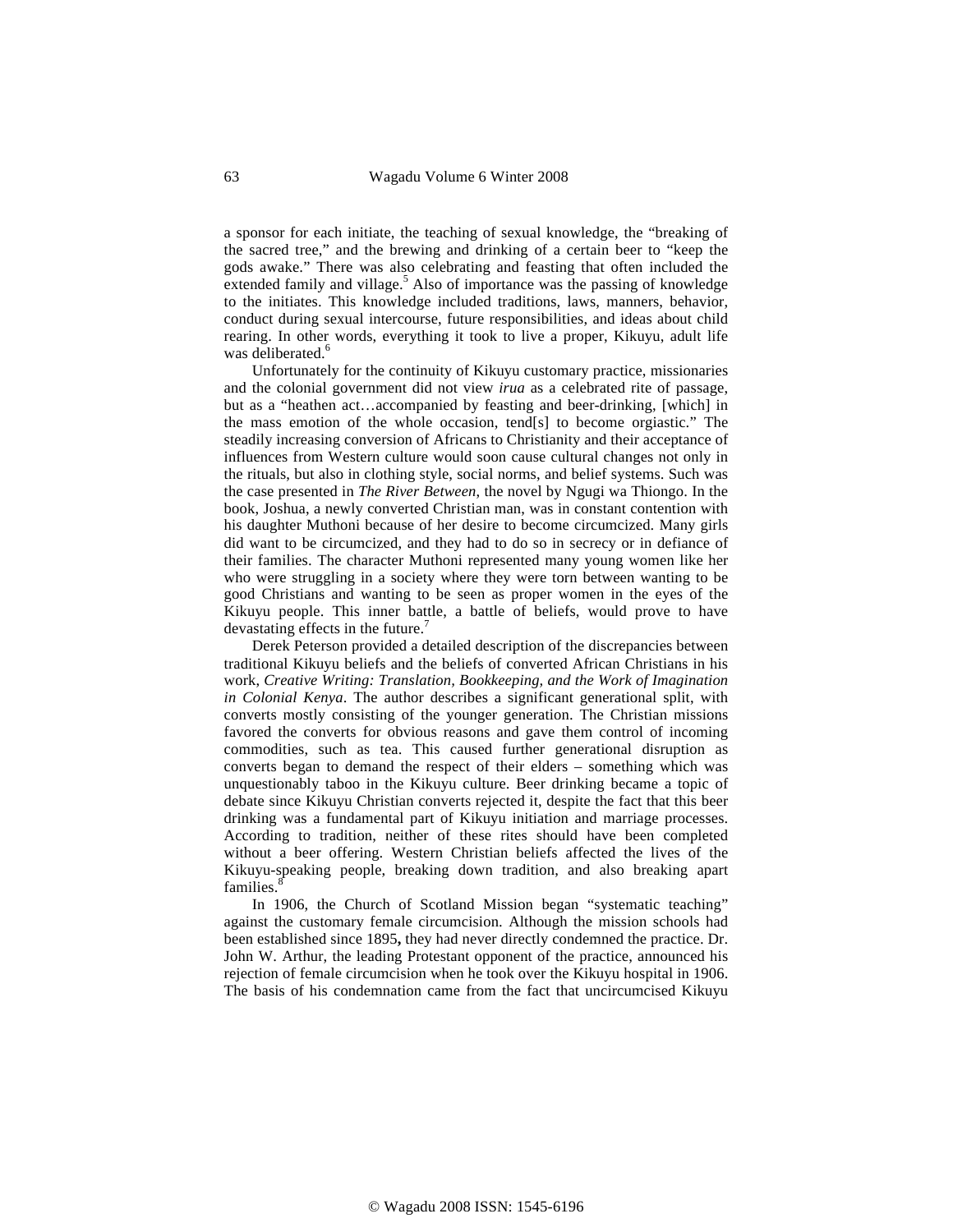women were successfully having children.<sup>9</sup> Jomo Kenyatta comments that this is largely the circuitous reasoning behind the missionaries' subjectivity and inadequate knowledge of the ritual. The missionaries only knew what their converts told them and their converts told them only what they wanted to hear.<sup>10</sup> Therefore, the missionaries viewed female circumcision as simply a "barbarous" act, and they ignored the social implications that ending the practice would have for women. Erroneously, missionaries believed that female circumcision had no value and that it only caused physical pain and psychological trauma.<sup>11</sup>

By 1915, the number of Kikuyu converts to Christianity was increasing, and Kikuyu girls in the mission schools were beginning to reject the practice of female circumcision, even escaping from their homes to avoid it. In contrast, many other Kikuyu girls, who had been forcefully baptized as Christians but who wanted to continue Kikuyu customary practices, would escape from the mission schools to be circumcised. In these cases, the procedure was often rushed and performed without proper preparation. Attempting to appease their conflicted converts, the Protestant missionaries tried to allow the circumcision of boys and girls at the missions themselves. Boys were operated on by a hospital doctor, while girls were operated on by a traditional female circumciser, the *muruithi.*

In 1915, the Church of Scotland at Tumutumu allowed the procedure to be done for the first time, but the proper preparation rituals did not take place. The *muruithi* circumcised a group of girls while Dr. H.R.A. Philip, a medical missionary, observed the operation. The memorandum distributed by the Church of Scotland Mission quoted Philip in stating he "found it to be so brutal and revolting that this attempted compromise was abandoned forthwith." In 1916, the Church of Scotland Mission began to forbid the practice in the church, and the African Inland Mission, the Gospel Missionary Society, and the Church Missionary Society followed in subsequent years.<sup>1</sup>

The Protestant missionaries emphasized health risks involved in the procedure, and the pain Kenyan girls had to endure. A medical statement released at the time gave what was thought to be a definitive outline of the surgery and its possible complications: sterility resulting from the inability to have sexual intercourse, bladder infections, possible death of the child during childbirth, unnecessary tearing and/or incisions of tissue during childbirth, and damage to bowel passage. In 1925, the Assistant District Commissioner in the Fort Hall District gave a personal account of the operation *he* witnessed. (Keep in mind that no man should have been present during this operation, let alone witnessing it. This issue will be revisited later). He explained the unhygienic nature of the process, citing the use of banana leaves to control bleeding. He also described the apparent pain the girls were experiencing.<sup>13</sup>

Kikuyu-speaking women viewed the pain endured as necessary for their passage into womanhood. In, *Politics of the Womb: Women, Reproduction, and the State in Kenya*, Lynn Thomas discusses an interview done in 1984 with a woman who was circumcised in the 1920s. "Initiation was a process of 'buying maturity with pain,'" Thomas states. If a woman could tolerate the pain of the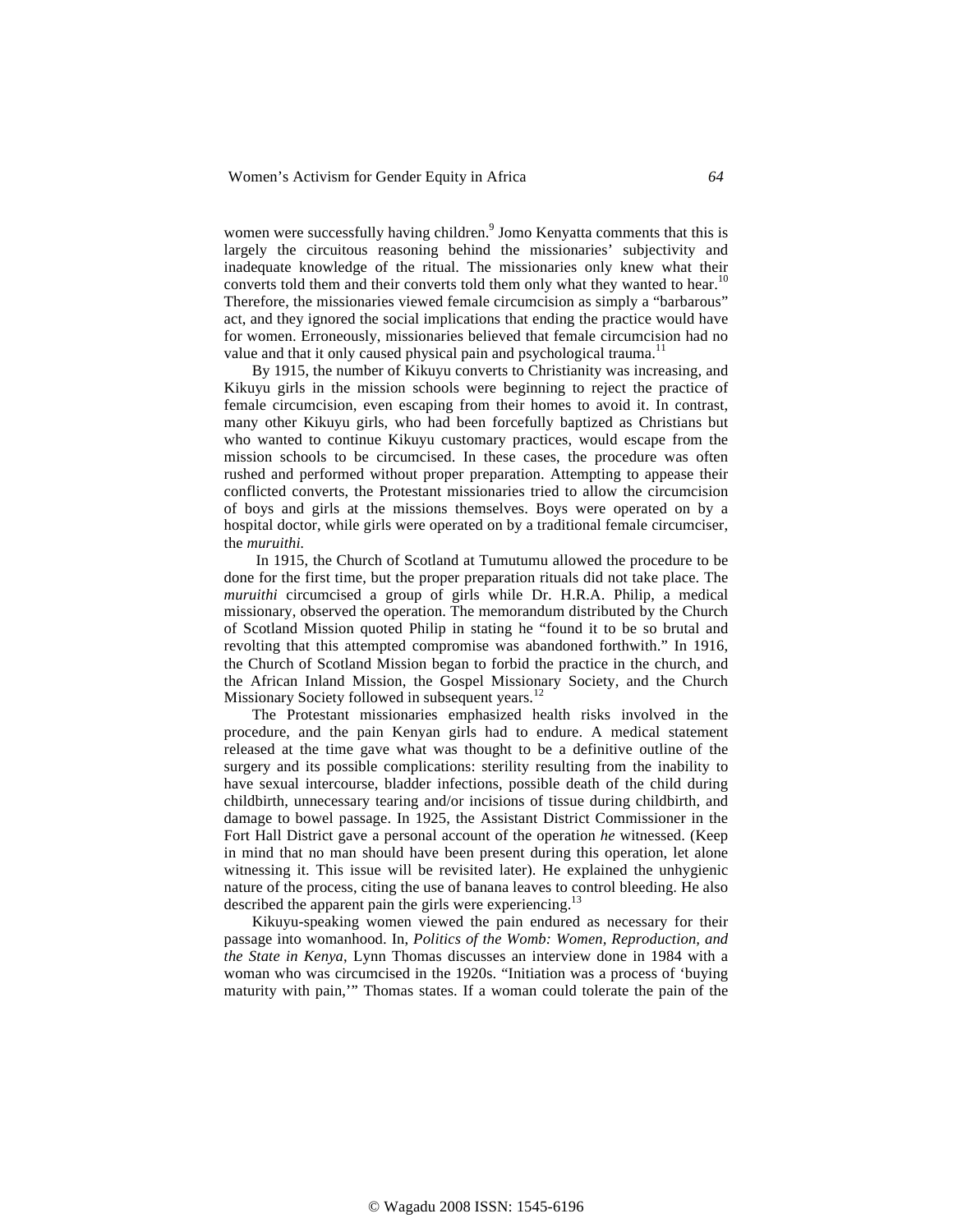operation, she could endure future challenges and painful experiences, especially childbirth.<sup>14</sup> Muthoni, the character in *The River Between*, expresses the same perspective on female circumcision. The initiation process and what it meant to become a woman in Kikuyu society were engrained into her mind from birth; it was what she believed in. Muthoni's rationale, then, was that circumcision was only taken away when "the white man" came to their homeland, altered her father's beliefs, and forced their faith upon him. Initiation through circumcision was the only way she could become a woman in Kikuyu society, and neither the Christian missionaries nor her father were going to stop her.  $15$ 

During the first thirty years of the  $20<sup>th</sup>$  century, European missions caused further divisions among traditional practitioners of female circumcision by highlighting the differences between what they labeled as the "Major Operation" and the "Minor Operation." The "Major" form consisted of the removal of the clitoris, labia minora and a partial removal of the labia majora. The "Major" form had not always been practiced and was seldom practiced in most districts. The "Minor" form was less severe and involved the partial excision of the clitoris. The severity of the operation varied from region to region and group to group. For instance, the Fort Hall district was known for practicing the "Major" form. Although missionaries acknowledged this variation, they would not yield. Regardless of the form practiced, missionaries retained their steadfast dedication to abolishing the practice.<sup>16</sup>

African and European representatives from each Protestant missionary group in Kenya met to work out a united action against the practice of *irua* on July 5 and 6, 1916. An Alliance of Protestant Churches (APC) was formed and met periodically in the coming years but the circumcision issue was put on hold during World War I. Through the war, there remained a mass consensus among Christian leaders to ban female circumcision, and in September 1922, the APC passed a resolution "emphasizing the necessity for missionaries using all their influence to get the practice abolished."<sup>17</sup> This unified movement would come to have significant influence on the colonial government in regard to the circumcision issue.

It became common for young women who wanted to have the procedure done to turn to Methodist, and, particularly, Catholic churches. These churches were not opposed to female circumcision and would often arrange for the procedure to be done. The Catholic Church did not think that the initiation process had any effect on one's ability to be a good Catholic. Other than the Methodists, Protestants were not as accepting. Tabitha Kanogo discusses the case of one young woman, Agnes, who was suspended from her Protestant school for undergoing circumcision. This caused significant tension within her family and her isolation from fellow Protestants. One of Agnes's brothers was Catholic and therefore accepted her decision. Her parents and her other brother were Protestant and part of the *kiore*<sup>18</sup> community, which was so opposed to the practice of female circumcision that they threatened to behead those who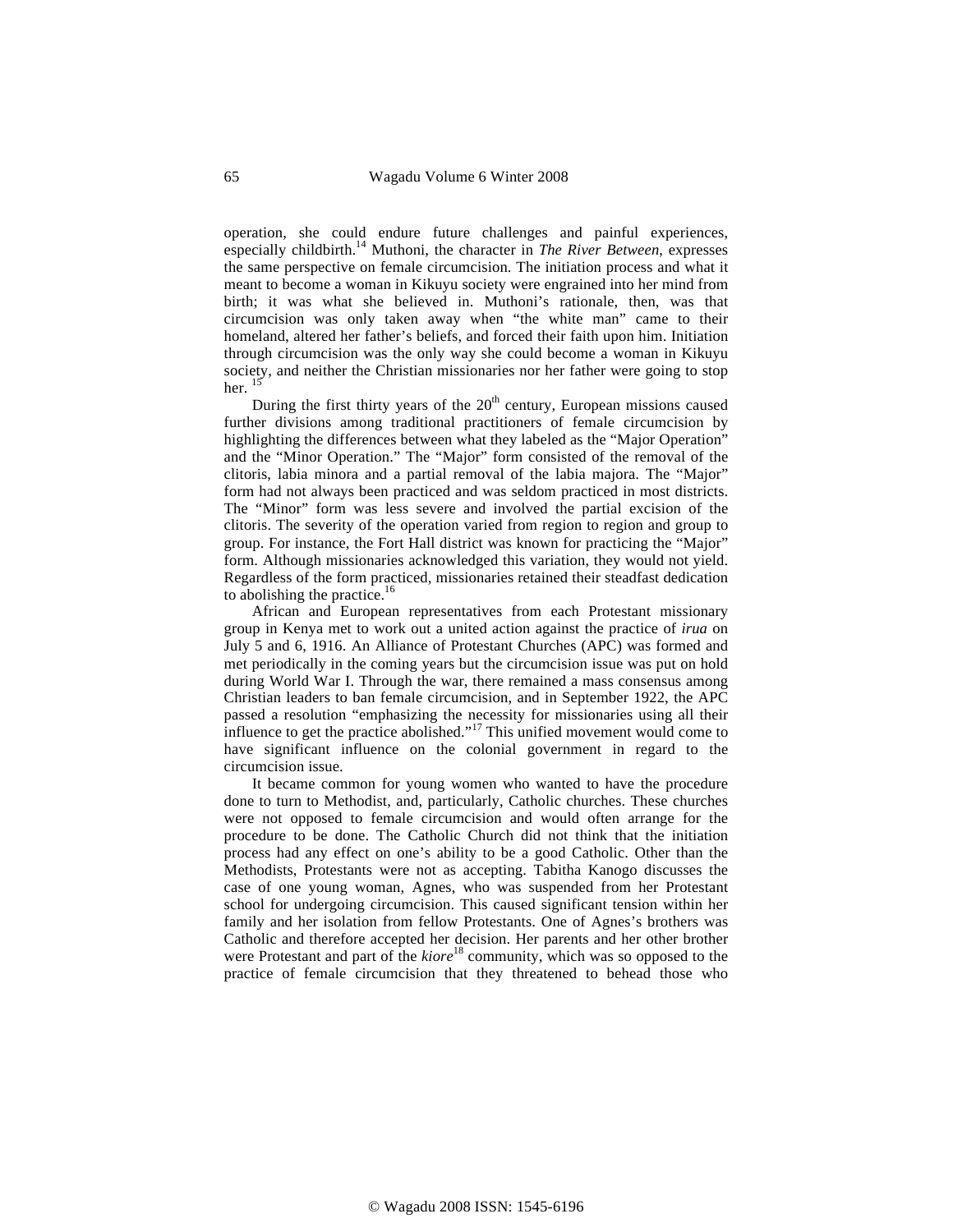supported it.<sup>19</sup> As her family was already divided on the issue of female circumcision, Agnes's suspension caused further division.

The divisions in Kikuyu society between supporters and non-supporters of the custom were deep and caused a great deal of strife in every facet of society. Kanogo eloquently described these divisions as:

Self-identity and womanhood in their various forms, including acceptance in one's natal family, peer group, becoming a wife, daughter-in-law, sister-in-law, mother, mother-in-law, grandparent, or member of women's councils, were all at stake, whichever choice a woman made.

Essentially, young Kikuyu women were faced with difficult decisions in regard to initiation and education during this transitional period. *Irua* was not simply a cosmetic surgery with no deep cultural implications, as many colonial administrators believed it to be.<sup>21</sup> This ignorance and lack of respect for the initiation process on the part of missionaries and the colonial government would considerably affect their opposition argument in the future.

## *Colonial Resistance to Female Circumcision*

Throughout the 1920s missionary opposition to initiation rites gained momentum. This opposition, in turn, fostered greater movement from the most active and prominent resistance group, the Kikuyu Central Association (KCA). However, the missionaries and the colonial government were confident that the Kikuyu would not show strong opposition if a resolution was passed forbidding the practice. The 1920s were years of increasing power and influence in the expanding British colonial world, which intensified their general feeling of absolute superiority.<sup>22</sup> As a result, future resistance to banning female circumcision would come as a shock to many colonial settlers and administrators.

By 1925 there was an increasing demand for female education. Though this demand was not directly the result of the circumcision dilemma, the two do relate. Girls and women were continually being denied access to church schools if they refused to denounce the practice of *irua*. This caused many women to seek other avenues for educational advancement. 1925 was also a noteworthy year because the Local Native Councils (LNCs) were established in the more progressive districts, such as Fort Hall.<sup>23</sup> The LNCs began to collect taxes, particularly for the establishment of non-mission schools, yet the funding remained limited. In the Fort Hall district, among others, the colonial government recognized the African desire for secondary schools and girls' schools, but claimed that the government and the missions could not fund them. This claim helped to strengthen the growing opposition movement.<sup>24</sup>

The LNCs were under government pressure to take a stand against female circumcision. In 1926, the LNCs in every district, except Nyeri, passed a resolution banning the "Major" form of the operation. It was believed that this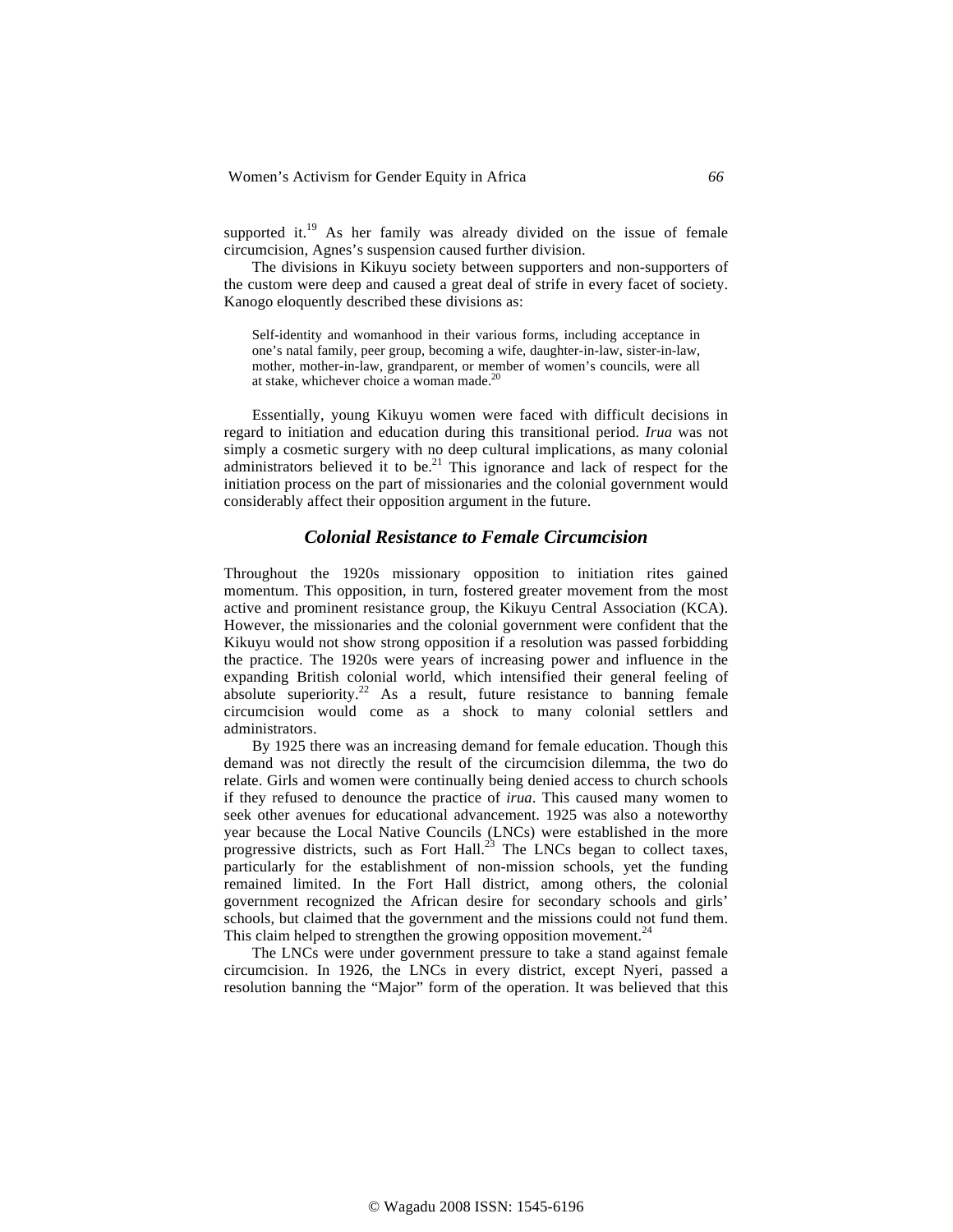would relieve some of the negative health consequences associated with the practice. Parents or guardians found guilty of performing this procedure, or multiple procedures, would be charged under the Native Authority Amendment Ordinance of 1924 and face fines or jail time. However, the resolution was not strictly enforced anywhere, except the Embu District. (The Embu-speaking people and the Meru-speaking people are closely related to the Kikuyu-speaking people.) LNCs faced constant pressure from the government to manipulate their constituents into rejecting the practice of *irua.* The government itself was too fearful of rebellion to take a direct stand on the issue. Surprisingly, perhaps as part of its larger policy of respecting "traditional Native Authority," the colonial government was also beginning to tolerate the hard-lined traditionalists that would not denounce the practice. Therefore, the colonial government had to rely on education as a means of persuasion. It was commonly thought that the LNCs were pro-European, since they were under British control, as in Fort Hall where the District Commissioner described the "extremely enlightened and progressive cooperation of the Local Native Council."25 In 1927 the LNCs in the Fort Hall district discussed the establishment of governmentally funded schools, free of mission control. As such, although it was to the benefit of the colonial government, there existed an obvious reason for the separation of the education system from the missions.

The KCA continued to be active in the effort to retain the practice of female circumcision and increased their efforts throughout these years. In the last years of the 1920s, the future president of Kenya, Jomo Kenyatta, an official of the KCA, resided in England where he lobbied for KCA support from British authority.26 Kenyatta also spread the professed beliefs of the KCA by contributing to the publication of the first independent Kenyan newspaper, the KCA-sponsored *Muigwithania*. 27 In this journal, Kenyatta encouraged readers to put pressure on the LNCs "for the Kikuyu need *men* like these. 1.The Kikuyu lawyer 2.The Kikuyu Teacher 3. The Kikuyu doctor."<sup>28</sup> KCA agitation would soon increase in every district in response to subsequent opposition to female circumcision.

## **Muthirigu** *and "The Crisis***"**

The most heated period of the controversy in colonial Kenya began with the LNC elections of 1928. Because the KCA wished to secure votes, they ran candidates on the platform of preserving Kikuyu culture. The Kikuyu Progressive Party (KPP) assumed the role of the liberal opposition, calling for the abolition of female circumcision. These groups took the circumcision issue from a moral dilemma to a political controversy, and by 1928, most LNCs had banned the major form of the practice completely.

The situation worsened in March 1929 with a conference held by every church in the Kikuyu province, at Tumutumu, in which several resolutions were passed. The Protestant church deemed the "custom [as] evil" and called on all African Christians to sign the *kirore* pledge, repudiating the practice of female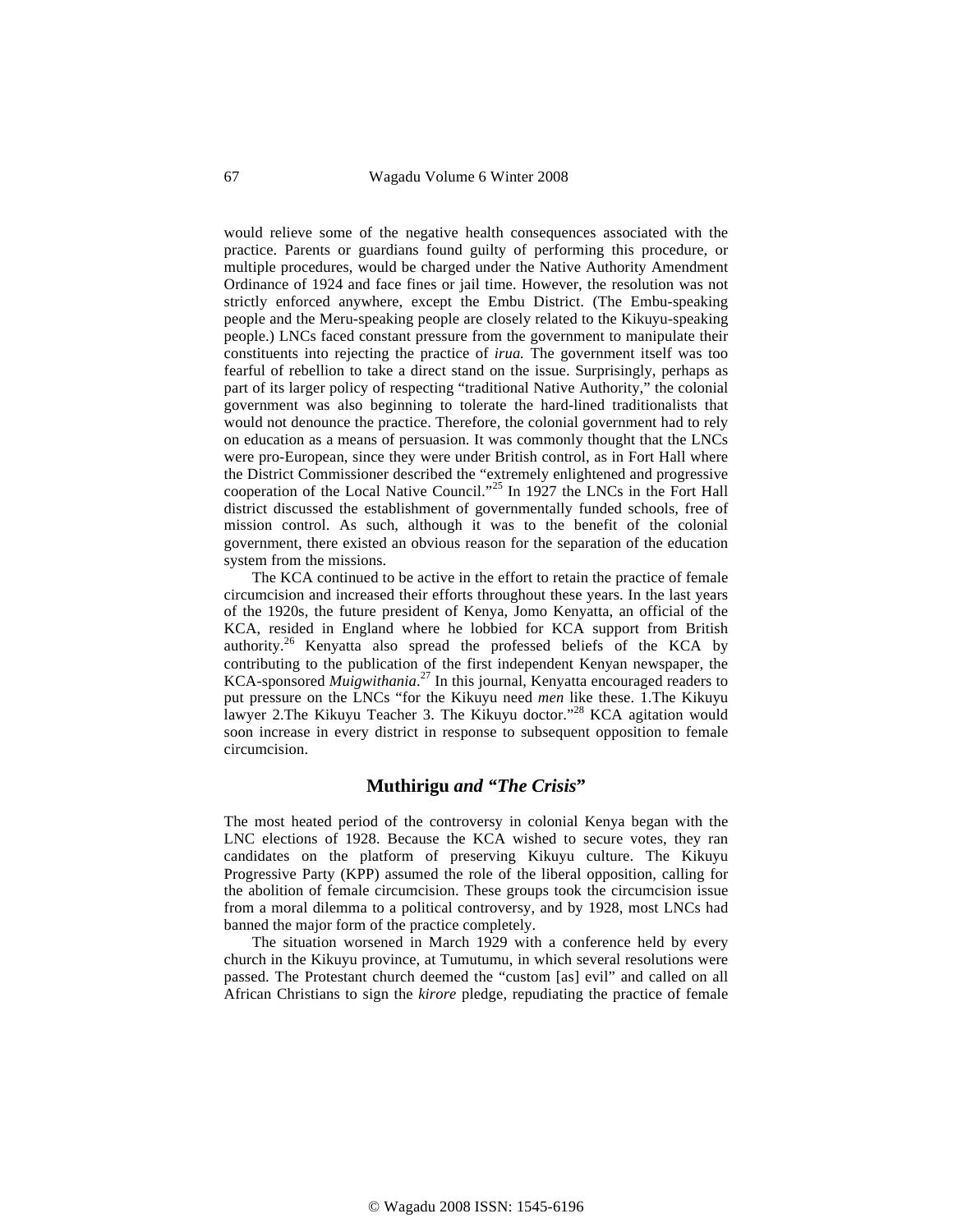circumcision. Also, the conference determined that if a Christian were caught participating in female circumcision in any way, the church would suspend the individual for an indefinite period.<sup>29</sup> This infuriated African Christians and began splitting congregations in all of the Kikuyu districts. The *kirore* pledge caused upheaval in the KCA. As a result, members of the KCA began coming together and singing the *Muthirigu* dance song, "the song of the big uncut girl," as a sign of Kikuyu disobedience of government authority. The song's lyrics called for the expulsion of missionaries and chiefs as well. The spread of the song provoked greater opposition to the *kirore* pledge, which failed to get many signatures. The failure of the *kirore* pledge would prove to have devastating effects on the church's membership, power, and influence.<sup>3</sup>

 On August 10, 1929, Dr. John Arthur published an article in the *East African Standard* in response to previously published articles about a circumcision court case in Kiambu. Arthur called for the absolute abolition of the major form of female circumcision. That same day the *East African Standard* published a lead article which read:

…it was a very great step forward for the Native Councils to interfere with this custom…a native woman should have full liberty and freedom, under the protection of the State, to refuse to undergo an operation of this nature, if her conscience and conviction is opposed to it. $\frac{3}{10}$ 

Without hesitation, the KCA retaliated and sent a letter to all the Kikuyu chiefs in response to Arthur's article. The letter clearly informed the chiefs of the new LNC by-law and called for a mass meeting to formulate a plan of action, claiming only a desire to carry out the customs of the tribe. It also stated their belief that the charges facing the Kiambu circumciser in the Supreme Court case should be dropped and requested "that native civil cases be removed from the Supreme Court." (It is interesting to note that the whole letter is focused on the circumcision issue until the end, where there is a short blurb requesting the colonial government partition of a specific piece of land.<sup>32</sup>) It is not surprising, then, that the KPP soon came out with its own article totally disassociating itself from the KCA. The KPP secretary referred to female circumcision when writing to the editor of the *East African Standard* as "an old barbarous, evil custom." The KPP were the "progressives of the time," aligning themselves with the colonial government in order to gain respect and power within the government and the colony.

## *The Rise of Independent Schools and Churches*

The female circumcision controversy caused a great wave of momentum for the Independent School Movement, which began in the 1920s in opposition to mission and colonial settlement. Each church suffered, but none more than the CSM. Initially the loss of church members was great for each church, with the CSM eventually losing nine-tenths of its members. In some locations there was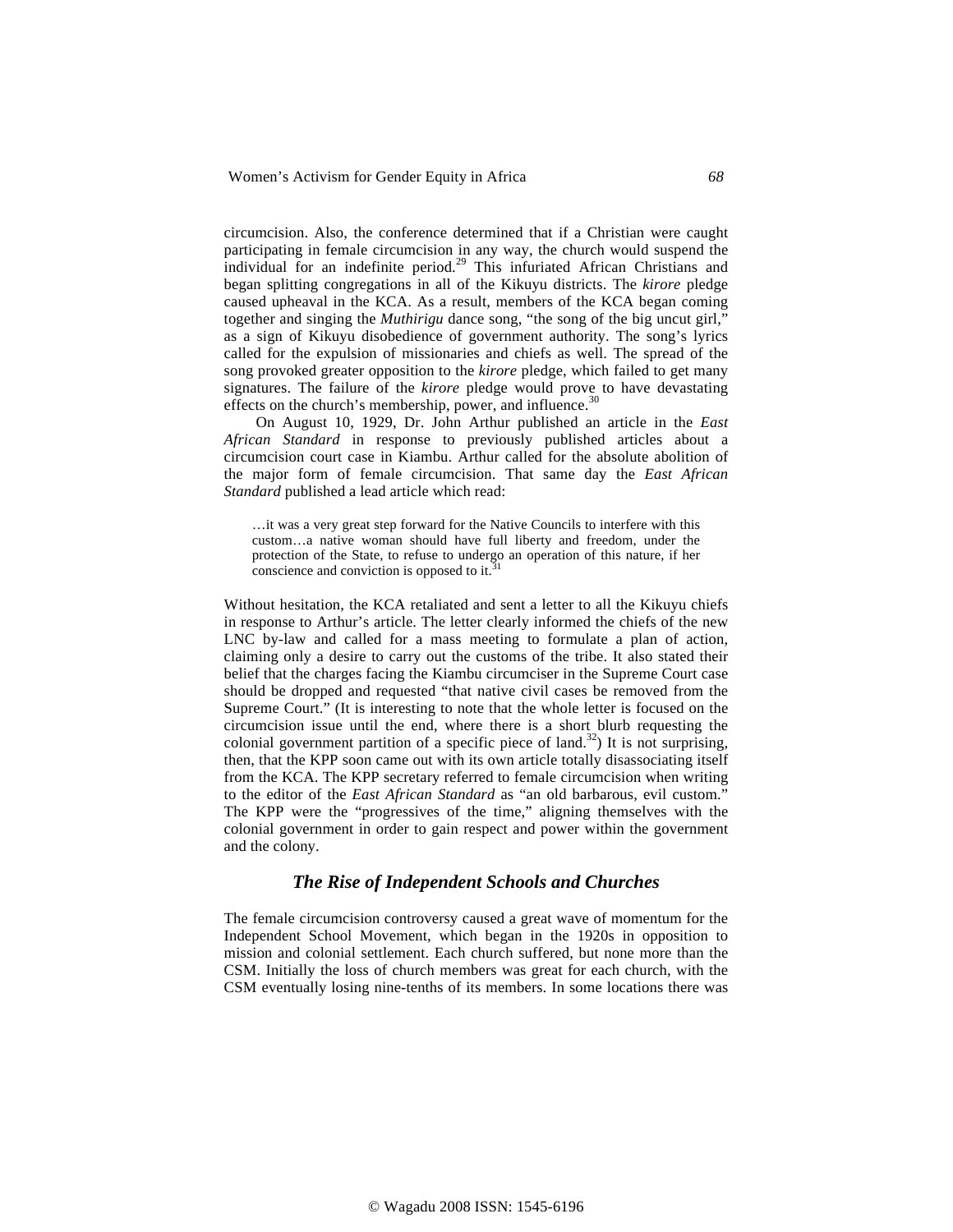almost a complete boycott of the church. In the mission schools the only teachers permitted to teach were those who signed the convention petition seeking legislation against female circumcision. This resulted in further reductions of church membership. The missionaries sought intervention from the Director of Education, but the government refused to send government officials to teach in the mission schools. However, the government did require its teachers to refrain from teaching against female circumcision until after school hours, and then only to those who specifically wanted the teaching. The GMS and the AIM were facing challenging times as well, but the church elders did remain loyal, causing further generational divide.<sup>33</sup>

These controversies are reflected in the novel *The River Between* when the eventual death of Muthoni resulting from being circumcised, caused a young man, Waiyaki, to rebel against tradition. Waiyaki was a product of a mission education, he and wanted a similar education for the rest of the Kikuyu-speaking people so that they could resist the imposing European government. In the novel, Waiyaki goes on to begin the education movement that spreads throughout the Kikuyu districts. If not for Muthoni's inspiration, Waiyaki's ambitions would never have existed.<sup>34</sup>

After simmering for months, there was a reduction in tensions around the circumcision controversy Between1930 and 1931 numbers began to rise again in mission school attendance. However, the demand for government-funded education was growing as well. Wealthier Kenyans also desired the option of private schools. In 1932 the Fort Hall District alone had three African private schools and at least four others were in the process of being built. The government recognized more had to be done and began building schools with native council funds. The use of these funds meant a major change in the political milieu, causing uproar among the missionaries.<sup>35</sup> Meanwhile, Kikuyu landowners were starting to oppose the mission schools. Initially, landowners agreed to allow missions to use parcels of their land for schools, but the female circumcision controversy stirred resistance in several different venues. These situations often ended in violence or destruction of mission schools as landowners were showing up during school hours, demanding that teachers leave. Many landowners also threatened to take away the land of the parents of mission-educated children if they continued to send them to mission schools. In one instance, a landowner showed up at a school during regular hours, intoxicated, stripped down naked, and laid in the middle of the floor singing the *Muthirigu* song which by then had been forbidden because it was considered "seditious."36 Although the numbers of students at the mission out-schools showed a gradual increase in the beginning of the 1930s, attendance would never bounce back to previous levels.

At the same time, independent schools and churches were beginning to spring up all over Central Province. The Kikuyu Independent School Association (KISA) and the Kikuyu Karing'a Educational Association (KKEA) were formed to create independent schools and churches that brought together Christianity and traditional Kikuyu practices and beliefs. The two groups also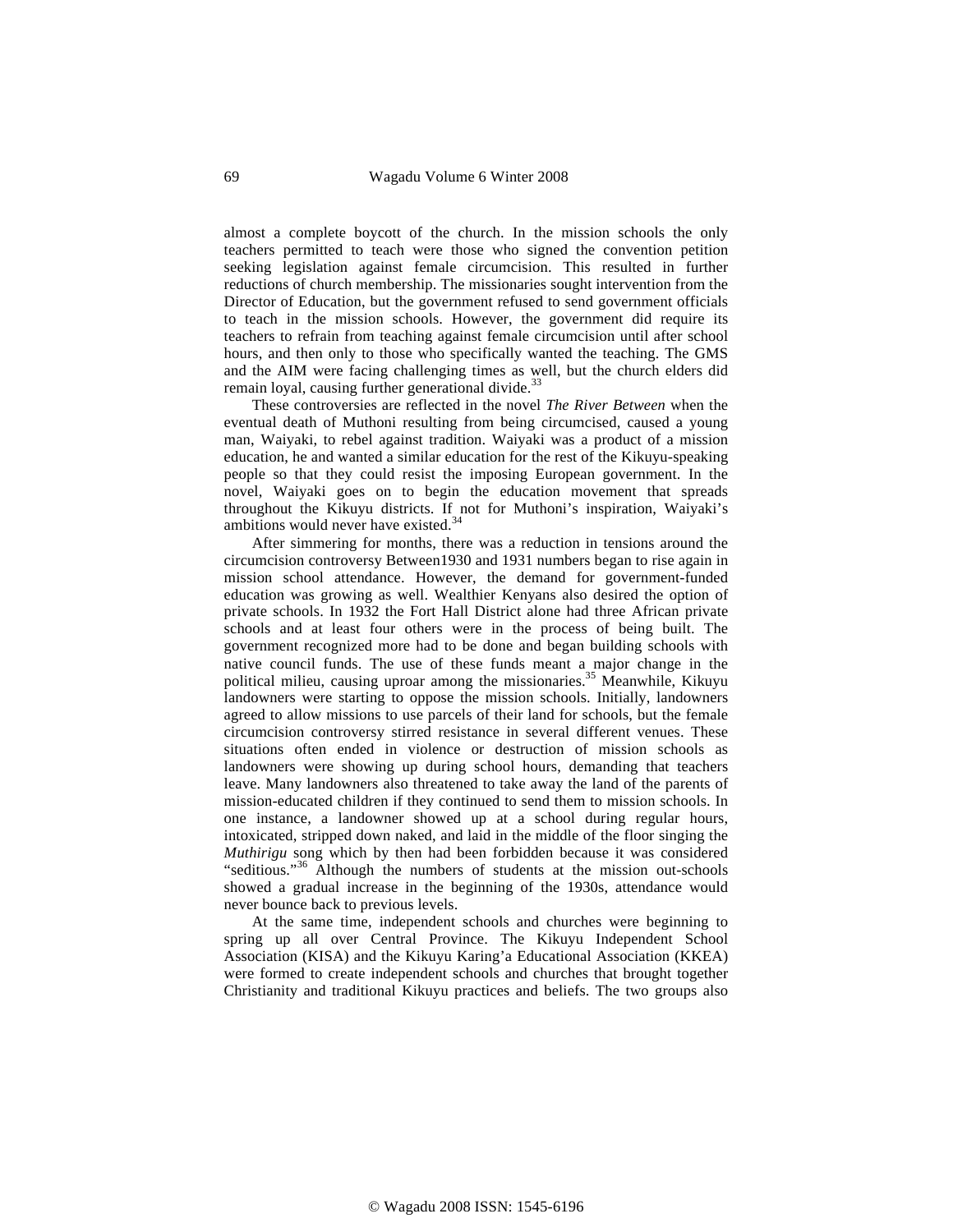resisted white missionary interference. The best known of the new institutions was the Githunguri Independent School, which was established by Kenyan nationalists after the division of church and state (a consequence of the female circumcision controversy). The school officially opened in 1939 and later became known as the Kenyan African Teachers College. This college was open to *all* Africans, to form African solidarity across perceived ethnic boundaries.<sup>37</sup> This resistance to white missionaries and the push for African solidarity reflect the larger nationalist, anti-European sentiments of the time.

## *Colonial Government Contradictions and Suppression of the Female Voice*

On May 26, 1930 the colonial government passed a new ordinance which stated:

…all brutal forms of circumcision such as the so-called "major" operations amount to a felony whether performed with or without consent, and are punishable by imprisonment not exceeding seven years.<sup>38</sup>

The ordinance was issued in response to a forced circumcision performed by the father of a fourteen-year-old girl who was taken out of boarding school for this purpose. This was the first time the colonial government took legal action in such a case. However, the colonial government's responses varied from district to district, with the age of the girl involved being a controversial factor. One could argue, however, that throughout the controversy many girls and women did not have adequate influence on the issue of circumcision, an issue that concerned their own bodies. The government ordinance could have been seen as a victory for the missions, yet there is an important irony in the situation. The declaration the church distributed to ensure loyalty of its members and students would eventually cause the abandonment of mission schools and churches.

Also ironic is the notion that traditionally circumcision signaled a rise in status for women and men, yet the missions' intent to "civilize" African society was *also* meant to enhance the status of women. This paradox created a keenly felt double-bind for Kenyan women, causing alienation no matter what route they took. For many, if not all, Kikuyu women, the process of circumcision brought respect, power, and even land ownership as the initiation symbolized their passage into adulthood. Claire Robertson discusses what she terms the "gerontocratic organization" of women and the disparaging social ramifications caused by abolition of practices that Christians and government officials found offensive. As just mentioned, initiation, specifically circumcision, meant passage into adulthood and gave initiates authority over junior women. It also gave women power in their own age-set, separating them from men. The agesets, or age-grades, especially senior age-grades, were highly respected by all in the community. Membership in the highest of these age-grades—the councils of women's elders—could be achieved by only a select few. These councils were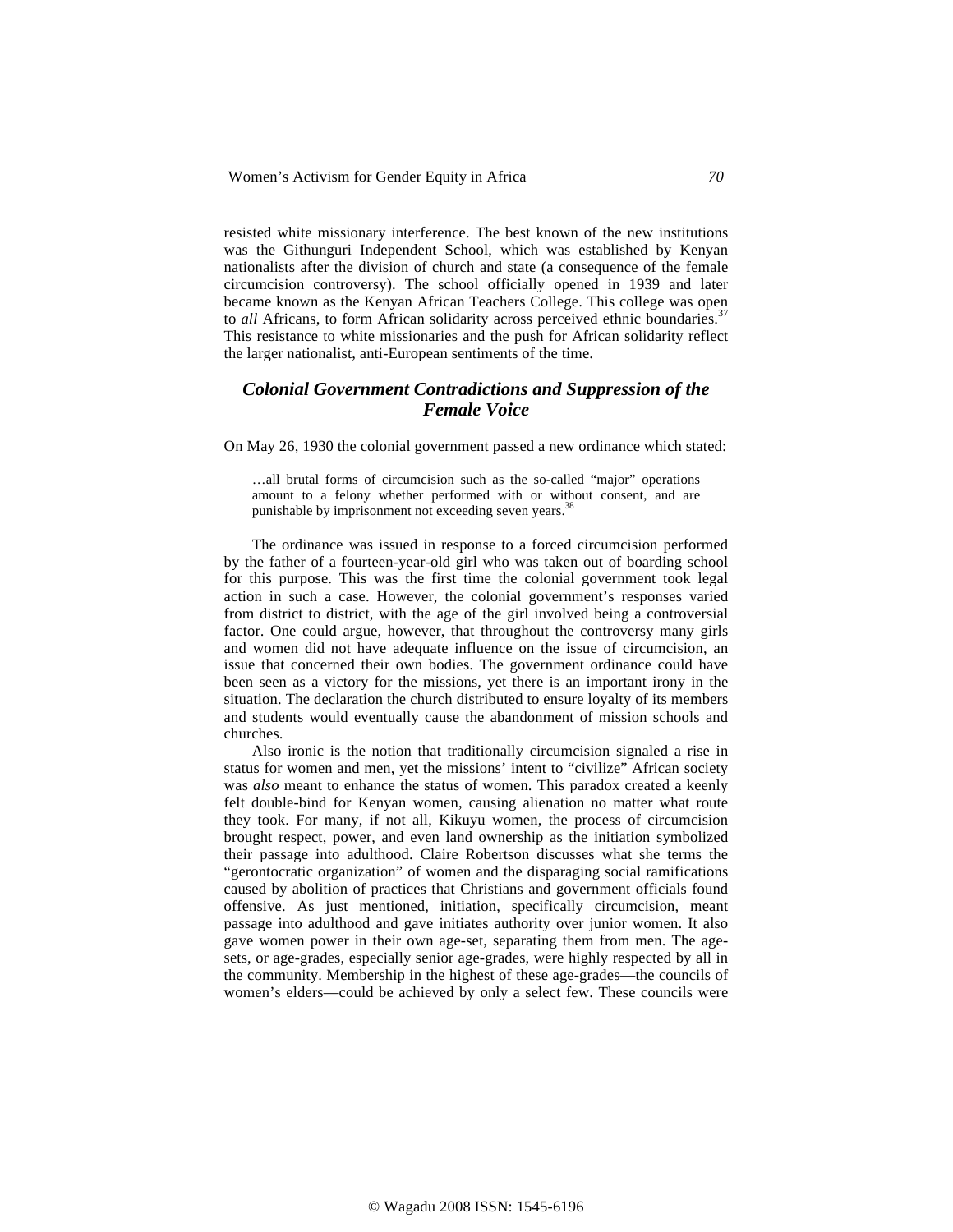involved in decision-making, punishing indecent behavior, and certain areas of ceremonial rituals.39 In essence, the circumcision situation was a double-edged sword. By fighting for the abolition of the practice, missions threatened to take away much of the power, status, and solidarity women had in their communities. However, in giving women greater access to education, the mission schools ended up saving girls and women from a painful and unwanted surgery.

The justification for British colonial rule and the arguments of the growing Kenyan political parties were also "double-edged swords." The heart of the controversy for both sides should have been the concern for the well-being of women, yet hypocrisy abounded. Many believed that the British were hypocritical for claiming to bring morality to Kenyan women and society while ignoring immoral acts occurring in the capital, such as prostitution (with a large European client base), segregation, and forced labor. The British believed Africans to be "savage" and the practice of clitoridectomy to be "barbarous." Furthermore, the British thought the Kikuyu reasons for practicing female circumcision (in relation to child bearing, gender roles, and marriage) were reflective of their "savage mind." One Senior Commissioner of the Kerio Province stated:

We must take as our justification only the patent fact that in this regard we have greater knowledge than is possessed by the people and that we cannot allow stupidity, prejudice, cruelty, or superstition to sway us in our desire to prevent untold suffering upon the women both during the performance of the rites and the subsequent and consequent birth pangs. $40$ 

This comment demonstrates the propaganda used by colonial authorities to justify not only their stand on the circumcision controversy but also their imperial intervention. Missions may have seemingly fought for the protection of women, but the colonial government responded infrequently and unpredictably from district to district. Further, it is interesting to note that, while the noblest intentions were listed by the colonial government for intervening in the practice of female circumcision, the first concern administrators expressed was of the harm caused to their labor source as initiates were often out of work for months. Only later did the government address female circumcision as a political and moral issue. $41$ 

In years to follow, the colonial government stopped supporting the anticircumcision campaign altogether as their efforts were strengthening KCA support. More importantly, in the 1930s the colonial government was being pressured to combat the low birth rate issue in colonial Kenya. Administrators were quick to blame this problem on the number of abortions taking place. The government began *enforcing* pre-pubescent circumcision, thereby going against their initial arguments. The rationale behind this action was that if a young girl or woman was to become pregnant before circumcision she would be looked upon with disgrace in Kikuyu society, as if "a child were having a child."<sup>42</sup> If a young woman were to get pregnant at this stage of her life it would ultimately result in abortion or infanticide. Therefore, the colonial government believed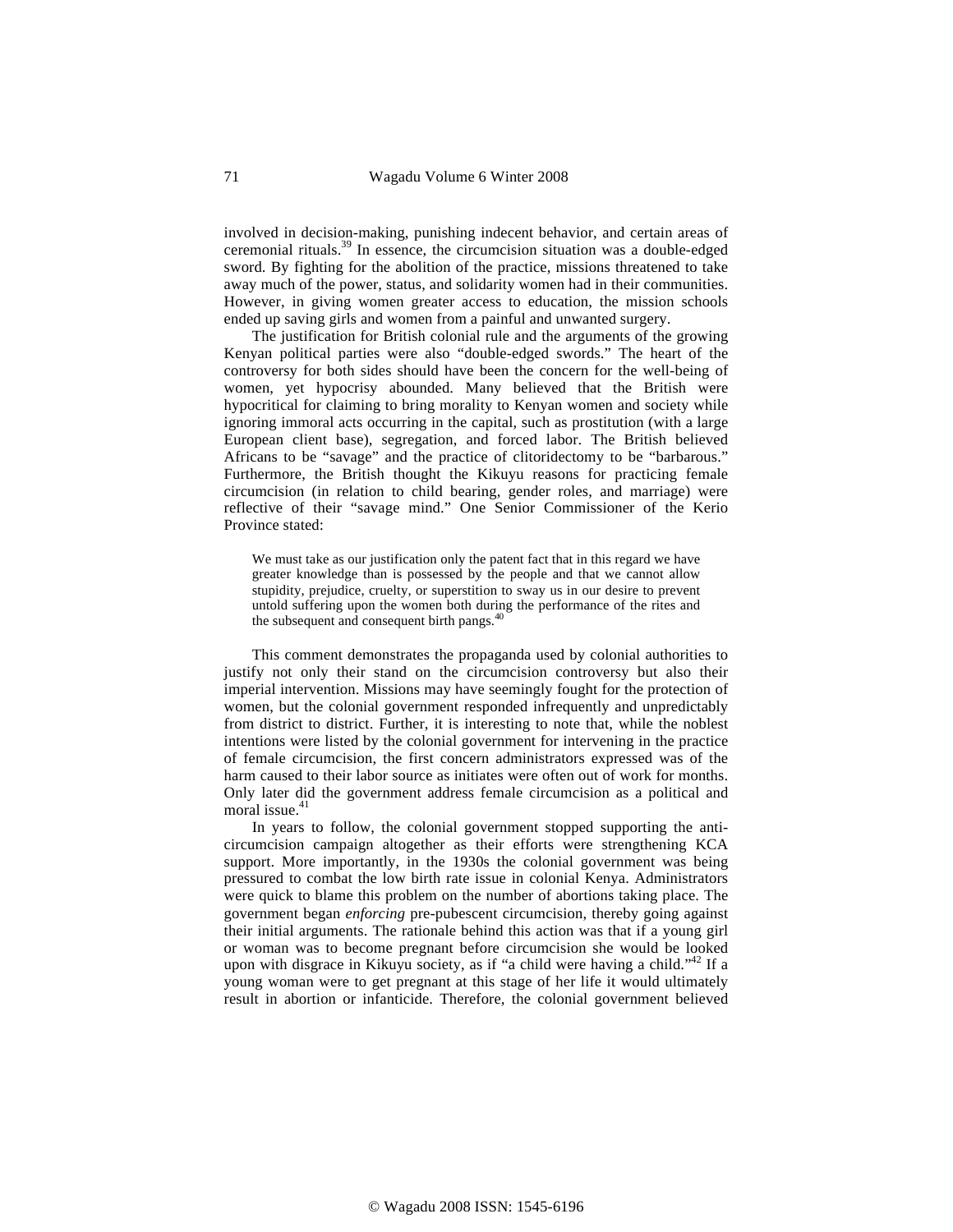that if circumcision were legally enforced at a younger age, a young woman would be more likely to keep her baby. Faced with potential political humiliation and pressure to produce population growth, the government began executing *Kiwagrie*, "the one for which we were unprepared." *Kiwagrie* were mass excisions performed by *men*! Lynn Thomas discusses this issue in her article, "Imperial Concerns and 'Women's Affairs': State's Efforts to Regulate Clitoridectomy and Eradicate Abortion in Meru, Kenya, c. 1910-1950." She states:

After gathering the young girls in a field, the policemen would place them in a ... line and select for excision those whose breasts had begun to develop…. They would circumcise the girls and leave.<sup>4</sup>

The policemen would perform these mass excisions while the elder women were not present. This resulted in a rise in "second excisions" by women elders, which were a form of resistance and an attempt to take back the power that had been exclusively theirs.

 As we can see, the circumcision issue pitted the two Kikuyu-speaking associations (the KCA and KPP), the missions, and the colonial government against each other. The KPP hoped to gain power and respect through support of the colonial government. The KCA was a political machine aiming to secure land and power by using the issue of female circumcision to gain political support and promote Kikuyu nationalism. The KCA was concerned with having marriageable women (i.e. circumcised women) to keep the Kikuyu ethnic group alive and thriving. In the end, this aspect of traditional female circumcision was the colonial government's concern as well. In order to maintain the labor pool, the population had to continue to grow no matter who was hurt in the process.

#### *Conclusion*

The onset of British colonial rule began a long and arduous transformational period in Kenyan history. A critical time in this period were the decades of the 1920s and 1930s, which were marked by a growing awareness of race consciousness, an increasing divide along generational and ethnic lines, and strengthening opposition to the colonial government and missionary groups. Women faced new challenges in this period as they witnessed their authority and rights put into question, not only by Europeans, but by fellow Kenyans and members of their ethnic groups. Kikuyu-speaking women had to contend with missionaries, government officials, hard-lined traditionalists, KCA members, KPP members, peers, close friends, and family, each having their own ideas about what a woman should do, especially in regard to initiation. It was virtually impossible for a woman to make a decision regarding religion, circumcision, or education without offending someone or severing social ties.

Especially disheartening is that women were often fighting and suffering in these struggles under false pretenses. In many ways the "female circumcision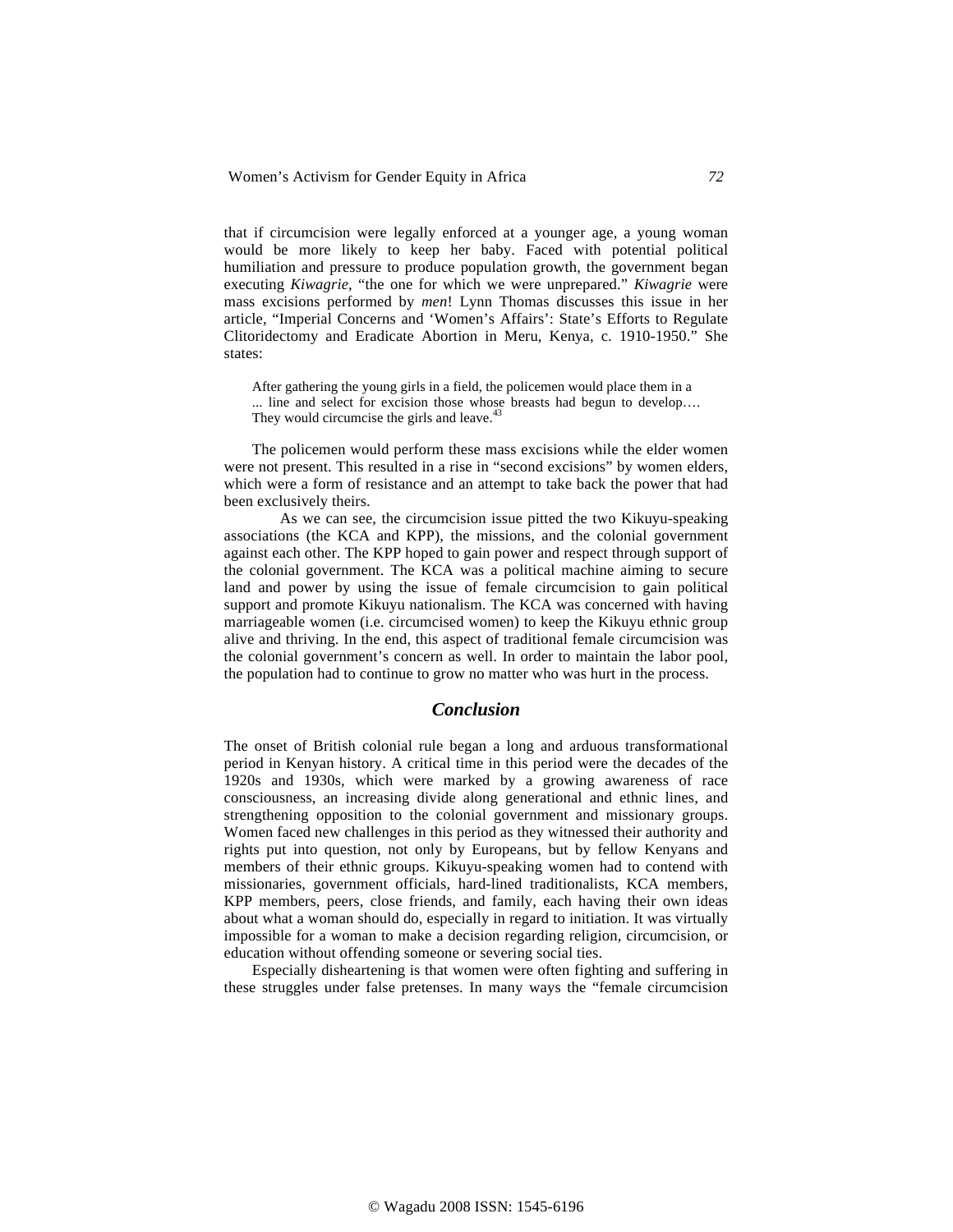controversy" was an artificial conflict, seemingly fought either to protect women or to preserve a cultural practice. However, this controversy can be seen as a ruse that nationalized the female body. Women's bodies became a site of political struggle and reflected the desire for land and population growth on the part of both the colonial government and the KCA. Moreover, the conflict affected countless women in a myriad of negative and positive ways. Many were saved from the painful surgery and had the opportunity to receive an education, while even more women were attacked and forcibly circumcised. Furthermore, the decision to be circumcised or not often affected a woman's ability to receive an education. Thus, throughout this conflict the Kikuyu-speaking woman was, in a sense, a "puppet on a string." The puppeteers were mostly men acting as colonial officials, missionaries, family elders, and recently educated young Kikuyu males. The autonomous voices of the women were seldom heard.

However, this tale does not end on an entirely dismal note. For women, a lack of satisfactory education compared to men, unfair labor practices, taxation, and exclusion from politics accompanied the "female circumcision controversy" throughout the 1920s and 1930s. Nevertheless, it was a transformational period in Kenyan history that motivated a new generation of nationalistic Kenyan women. In receiving an education (albeit from colonial schools), and, in some cases, fighting *not* to be circumcised, a woman could break away from social and cultural norms in new and innovative ways. The women of this struggle took their oppression and molded it into a determination that would drive them to be the movers of the Mau Mau rebellion in the 1950s and the Women's Revolt in years to follow.

The involvement of women in these later resistance movements led to the formation of a grassroots organization called Maendeleo ya Wanawake, the "Advancement of Women," which in 1952, devoted itself to the improvement of the economic, political, and social status of women in Kenya. Over the past fifty-plus years, Maendeleo ya Wanawake has increased its membership to over two million women, all of whom are working actively for the betterment of women throughout Kenya. The struggle over female circumcision culminated in 2001 legislation outlawing the practice of female genital cutting. Furthermore, the social climate is beginning to change in Kenya, as well as across the continent, in terms of women's rights and gender relations. Women hold more positions in public office in Kenya and elsewhere on the continent (e.g. the current President of Liberia, Ellen Johnson Sirleaf). Ultimately, Kenyan women are making important strides in their own advancement, and their once silenced voices are starting to be heard.

## *References*

Barnett, D. L., & Karari Njama. (1966). Mau Mau from within: Autobiography and analysis of Kenya's peasant revolt. New York and London: *Monthly Review Press, 37*.